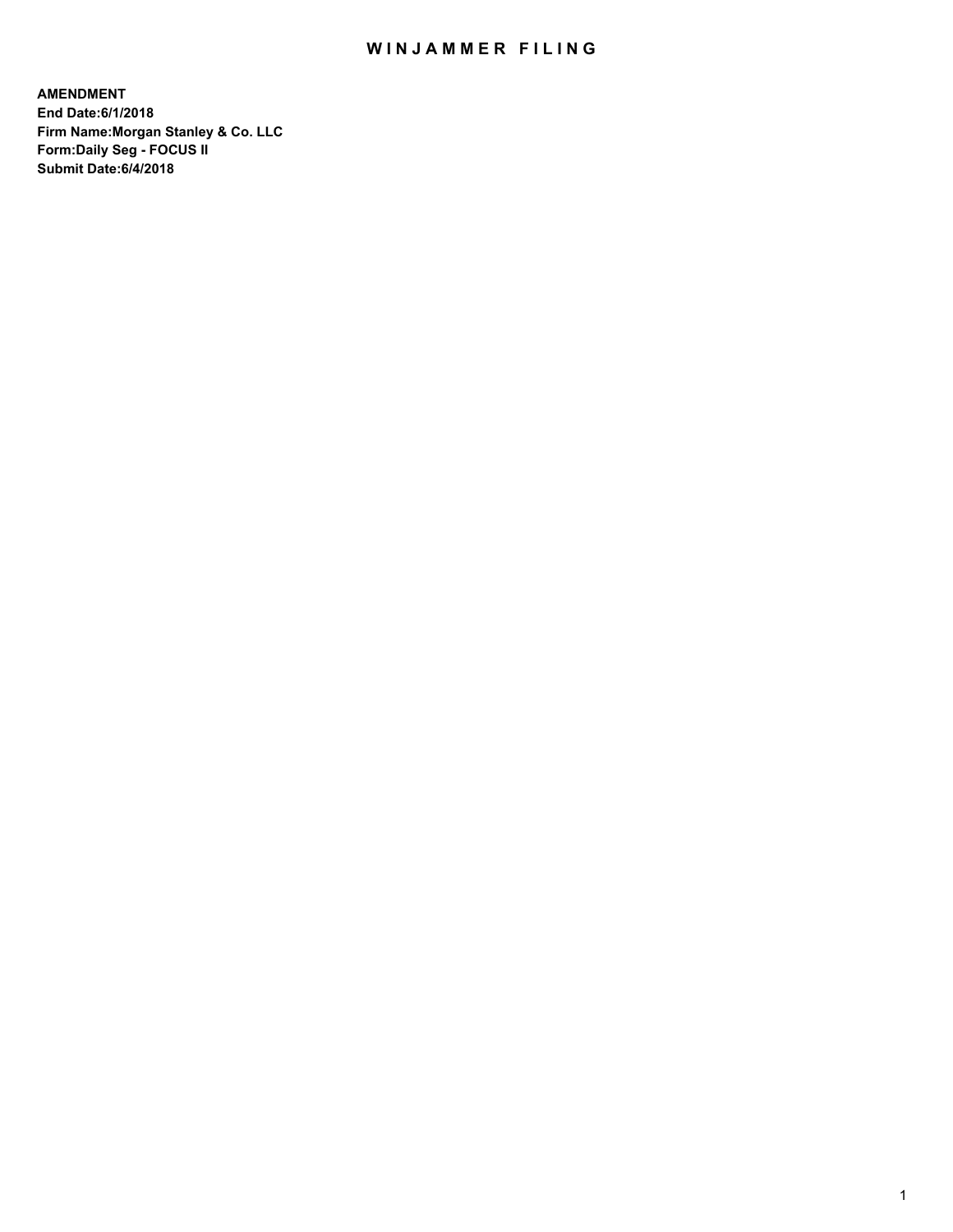## **AMENDMENT**

**End Date:6/1/2018 Firm Name:Morgan Stanley & Co. LLC Form:Daily Seg - FOCUS II Submit Date:6/4/2018 Daily Segregation - Cover Page**

| Name of Company<br><b>Contact Name</b><br><b>Contact Phone Number</b><br><b>Contact Email Address</b>                                                                                                                                                                                                                          | Morgan Stanley & Co. LLC<br>Ikram Shah<br>212-276-0963<br>Ikram.shah@morganstanley.com |
|--------------------------------------------------------------------------------------------------------------------------------------------------------------------------------------------------------------------------------------------------------------------------------------------------------------------------------|----------------------------------------------------------------------------------------|
| FCM's Customer Segregated Funds Residual Interest Target (choose one):<br>a. Minimum dollar amount: ; or<br>b. Minimum percentage of customer segregated funds required:%; or<br>c. Dollar amount range between: and; or<br>d. Percentage range of customer segregated funds required between:% and%.                          | 280,000,000<br>0 <sub>0</sub><br>00                                                    |
| FCM's Customer Secured Amount Funds Residual Interest Target (choose one):<br>a. Minimum dollar amount: ; or<br>b. Minimum percentage of customer secured funds required:%; or<br>c. Dollar amount range between: and; or<br>d. Percentage range of customer secured funds required between:% and%.                            | 140,000,000<br>0 <sub>0</sub><br>00                                                    |
| FCM's Cleared Swaps Customer Collateral Residual Interest Target (choose one):<br>a. Minimum dollar amount: ; or<br>b. Minimum percentage of cleared swaps customer collateral required:% ; or<br>c. Dollar amount range between: and; or<br>d. Percentage range of cleared swaps customer collateral required between:% and%. | 92,000,000<br>00<br><u>0 0</u>                                                         |

Attach supporting documents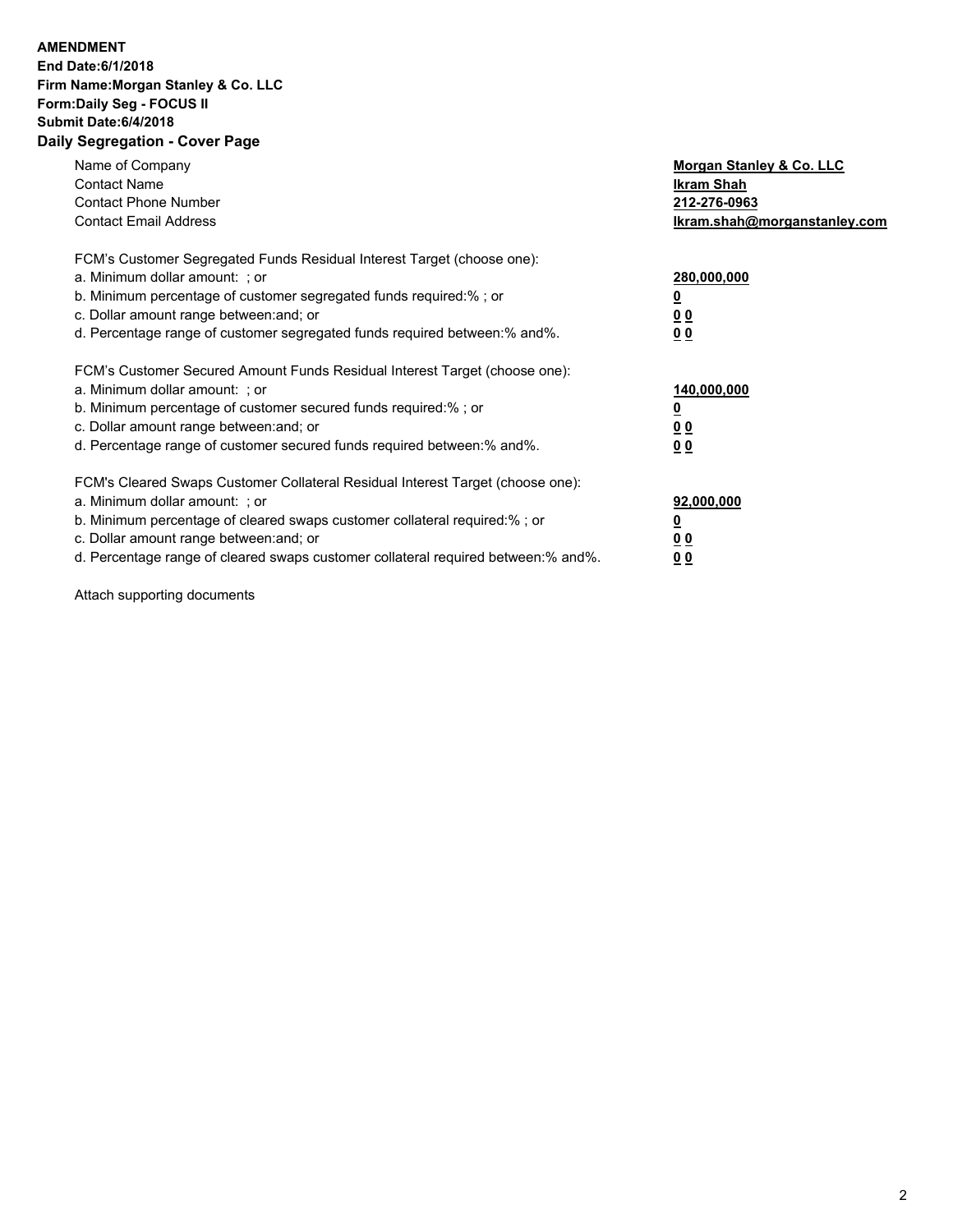|          | <b>AMENDMENT</b><br>End Date: 6/1/2018<br>Firm Name: Morgan Stanley & Co. LLC<br>Form: Daily Seg - FOCUS II<br><b>Submit Date:6/4/2018</b><br><b>Daily Segregation - Secured Amounts</b> |                                                        |
|----------|------------------------------------------------------------------------------------------------------------------------------------------------------------------------------------------|--------------------------------------------------------|
|          | Foreign Futures and Foreign Options Secured Amounts                                                                                                                                      |                                                        |
|          | Amount required to be set aside pursuant to law, rule or regulation of a foreign                                                                                                         | $0$ [7305]                                             |
|          | government or a rule of a self-regulatory organization authorized thereunder                                                                                                             |                                                        |
| 1.       | Net ledger balance - Foreign Futures and Foreign Option Trading - All Customers                                                                                                          |                                                        |
|          | A. Cash                                                                                                                                                                                  | 3,562,894,648 [7315]                                   |
|          | B. Securities (at market)                                                                                                                                                                | 1,998,349,409 [7317]                                   |
| 2.<br>3. | Net unrealized profit (loss) in open futures contracts traded on a foreign board of trade<br>Exchange traded options                                                                     | -16,549,259 [7325]                                     |
|          | a. Market value of open option contracts purchased on a foreign board of trade                                                                                                           | 30,617,739 [7335]                                      |
|          | b. Market value of open contracts granted (sold) on a foreign board of trade                                                                                                             | -27,686,141 [7337]                                     |
| 4.       | Net equity (deficit) (add lines 1.2. and 3.)                                                                                                                                             | 5,547,626,396 [7345]                                   |
| 5.       | Account liquidating to a deficit and account with a debit balances - gross amount                                                                                                        | 16,394,076 [7351]                                      |
|          | Less: amount offset by customer owned securities                                                                                                                                         | -16,017,654 [7352] 376,422 [7354]                      |
| 6.       | Amount required to be set aside as the secured amount - Net Liquidating Equity<br>Method (add lines 4 and 5)                                                                             | 5,548,002,818 [7355]                                   |
| 7.       | Greater of amount required to be set aside pursuant to foreign jurisdiction (above) or line                                                                                              | 5,548,002,818 [7360]                                   |
|          | 6.                                                                                                                                                                                       |                                                        |
|          | FUNDS DEPOSITED IN SEPARATE REGULATION 30.7 ACCOUNTS                                                                                                                                     |                                                        |
| 1.       | Cash in banks<br>A. Banks located in the United States                                                                                                                                   |                                                        |
|          | B. Other banks qualified under Regulation 30.7                                                                                                                                           | 652,093,414 [7500]<br>819,259,139 [7520] 1,471,352,553 |
|          |                                                                                                                                                                                          | [7530]                                                 |
| 2.       | Securities                                                                                                                                                                               |                                                        |
|          | A. In safekeeping with banks located in the United States                                                                                                                                | 115,521,717 [7540]                                     |
|          | B. In safekeeping with other banks qualified under Regulation 30.7                                                                                                                       | 0 [7560] 115,521,717 [7570]                            |
| 3.       | Equities with registered futures commission merchants                                                                                                                                    |                                                        |
|          | A. Cash                                                                                                                                                                                  | 6,051,408 [7580]                                       |
|          | <b>B.</b> Securities                                                                                                                                                                     | $0$ [7590]                                             |
|          | C. Unrealized gain (loss) on open futures contracts<br>D. Value of long option contracts                                                                                                 | 121,274 [7600]<br>0 [7610]                             |
|          | E. Value of short option contracts                                                                                                                                                       | 0 [7615] 6,172,682 [7620]                              |
| 4.       | Amounts held by clearing organizations of foreign boards of trade                                                                                                                        |                                                        |
|          | A. Cash                                                                                                                                                                                  | $0$ [7640]                                             |
|          | <b>B.</b> Securities                                                                                                                                                                     | $0$ [7650]                                             |
|          | C. Amount due to (from) clearing organization - daily variation                                                                                                                          | $0$ [7660]                                             |
|          | D. Value of long option contracts                                                                                                                                                        | $0$ [7670]                                             |
| 5.       | E. Value of short option contracts<br>Amounts held by members of foreign boards of trade                                                                                                 | 0 [7675] 0 [7680]                                      |
|          | A. Cash                                                                                                                                                                                  | 2,277,509,376 [7700]                                   |
|          | <b>B.</b> Securities                                                                                                                                                                     | 1,882,827,692 [7710]                                   |
|          | C. Unrealized gain (loss) on open futures contracts                                                                                                                                      | $-16,670,533$ [7720]                                   |
|          | D. Value of long option contracts                                                                                                                                                        | 30,617,739 [7730]                                      |
|          | E. Value of short option contracts                                                                                                                                                       | <u>-27,686,141</u> [7735] 4,146,598,133                |
|          |                                                                                                                                                                                          | [7740]                                                 |
| 6.       | Amounts with other depositories designated by a foreign board of trade                                                                                                                   | $0$ [7760]                                             |
| 7.       | Segregated funds on hand                                                                                                                                                                 | $0$ [7765]                                             |
| 8.<br>9. | Total funds in separate section 30.7 accounts<br>Excess (deficiency) Set Aside for Secured Amount (subtract line 7 Secured Statement                                                     | 5,739,645,085 [7770]                                   |
|          | Page 1 from Line 8)                                                                                                                                                                      | 191,642,267 [7380]                                     |
| 10.      | Management Target Amount for Excess funds in separate section 30.7 accounts                                                                                                              | 140,000,000 [7780]                                     |
| 11.      | Excess (deficiency) funds in separate 30.7 accounts over (under) Management Target                                                                                                       | 51,642,267 [7785]                                      |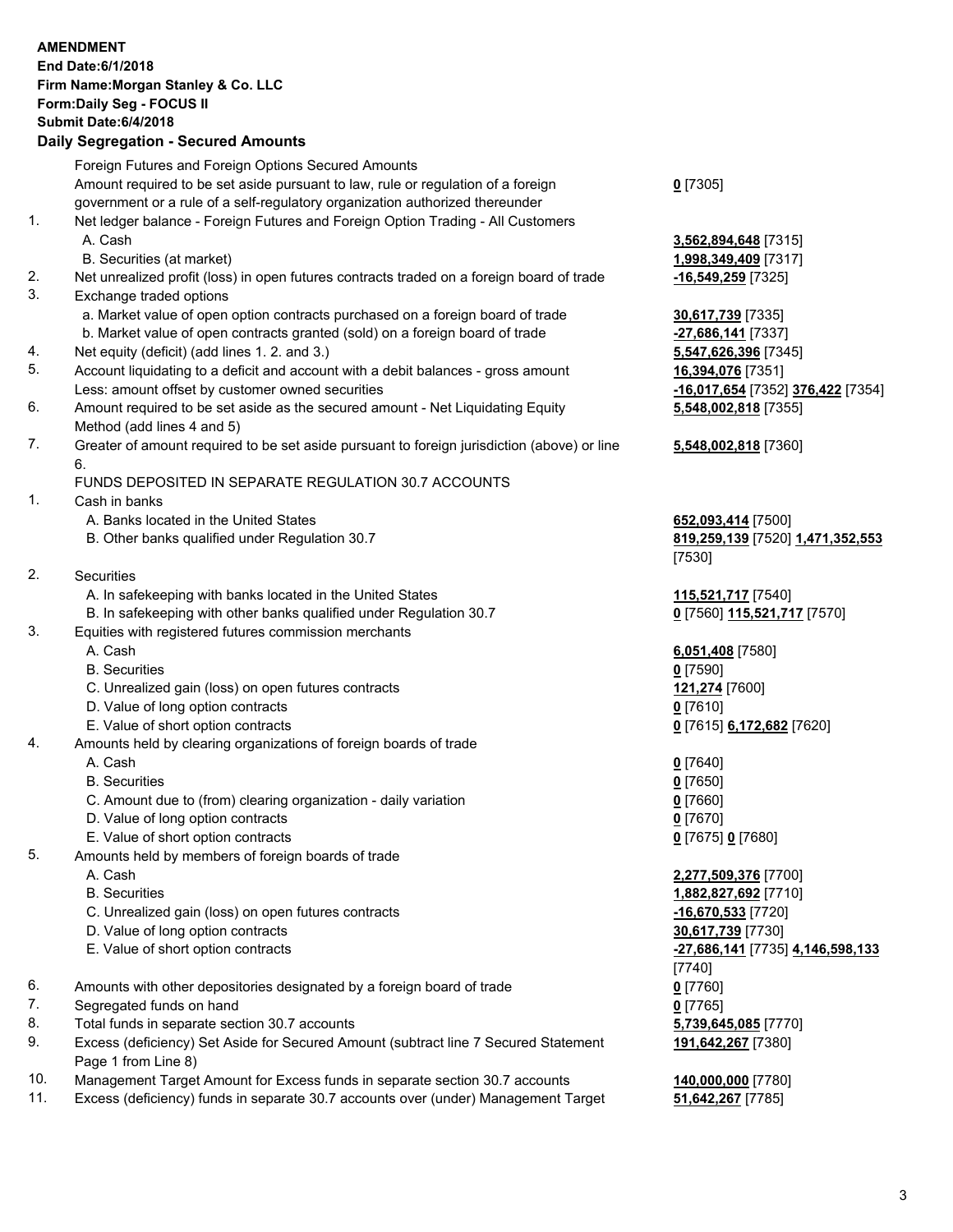|           | <b>AMENDMENT</b>                                                                                    |                                |
|-----------|-----------------------------------------------------------------------------------------------------|--------------------------------|
|           | End Date: 6/1/2018                                                                                  |                                |
|           | Firm Name: Morgan Stanley & Co. LLC                                                                 |                                |
|           | Form: Daily Seg - FOCUS II                                                                          |                                |
|           | Submit Date: 6/4/2018                                                                               |                                |
|           | Daily Segregation - Segregation Statement                                                           |                                |
|           |                                                                                                     |                                |
|           | SEGREGATION REQUIREMENTS(Section 4d(2) of the CEAct)                                                |                                |
| 1.        | Net ledger balance                                                                                  |                                |
|           | A. Cash                                                                                             | 9,667,127,909 [7010]           |
|           | B. Securities (at market)                                                                           | 5,513,177,275 [7020]           |
| 2.        | Net unrealized profit (loss) in open futures contracts traded on a contract market                  | 530,610,149 [7030]             |
| 3.        | Exchange traded options                                                                             |                                |
|           | A. Add market value of open option contracts purchased on a contract market                         | 457,429,177 [7032]             |
|           | B. Deduct market value of open option contracts granted (sold) on a contract market                 | $-633,567,121$ [7033]          |
| 4.        | Net equity (deficit) (add lines 1, 2 and 3)                                                         | 15,534,777,389 [7040]          |
| 5.        | Accounts liquidating to a deficit and accounts with                                                 |                                |
|           | debit balances - gross amount                                                                       | 615,668,978 [7045]             |
|           | Less: amount offset by customer securities                                                          | -600,900,365 [7047] 14,768,613 |
|           |                                                                                                     | [7050]                         |
| 6.        | Amount required to be segregated (add lines 4 and 5)                                                | 15,549,546,002 [7060]          |
|           | FUNDS IN SEGREGATED ACCOUNTS                                                                        |                                |
| 7.        | Deposited in segregated funds bank accounts                                                         |                                |
|           | A. Cash                                                                                             | 4,043,587,450 [7070]           |
|           | B. Securities representing investments of customers' funds (at market)                              | $0$ [7080]                     |
|           | C. Securities held for particular customers or option customers in lieu of cash (at                 | 1,162,942,275 [7090]           |
|           | market)                                                                                             |                                |
| 8.        | Margins on deposit with derivatives clearing organizations of contract markets                      |                                |
|           | A. Cash                                                                                             | 6,402,720,584 [7100]           |
|           | B. Securities representing investments of customers' funds (at market)                              | $0$ [7110]                     |
|           | C. Securities held for particular customers or option customers in lieu of cash (at                 | 4,350,235,000 [7120]           |
|           | market)                                                                                             |                                |
| 9.<br>10. | Net settlement from (to) derivatives clearing organizations of contract markets                     | <b>95,597,678</b> [7130]       |
|           | Exchange traded options                                                                             |                                |
|           | A. Value of open long option contracts                                                              | 457,429,177 [7132]             |
| 11.       | B. Value of open short option contracts                                                             | -633,567,121 [7133]            |
|           | Net equities with other FCMs                                                                        |                                |
|           | A. Net liquidating equity<br>B. Securities representing investments of customers' funds (at market) | 6,169,345 [7140]               |
|           | C. Securities held for particular customers or option customers in lieu of cash (at                 | $0$ [7160]                     |
|           |                                                                                                     | $0$ [7170]                     |
| 12.       | market)<br>Segregated funds on hand                                                                 |                                |
| 13.       | Total amount in segregation (add lines 7 through 12)                                                | $0$ [7150]                     |
| 14.       | Excess (deficiency) funds in segregation (subtract line 6 from line 13)                             | 15,885,114,388 [7180]          |
|           |                                                                                                     | 335,568,386 [7190]             |

- 
- 15. Management Target Amount for Excess funds in segregation<br>16. Excess (deficiency) funds in segregation over (under) Management Target Amount **280,000,000** [7198] Excess (deficiency) funds in segregation over (under) Management Target Amount Excess

**55,568,386** [7198]